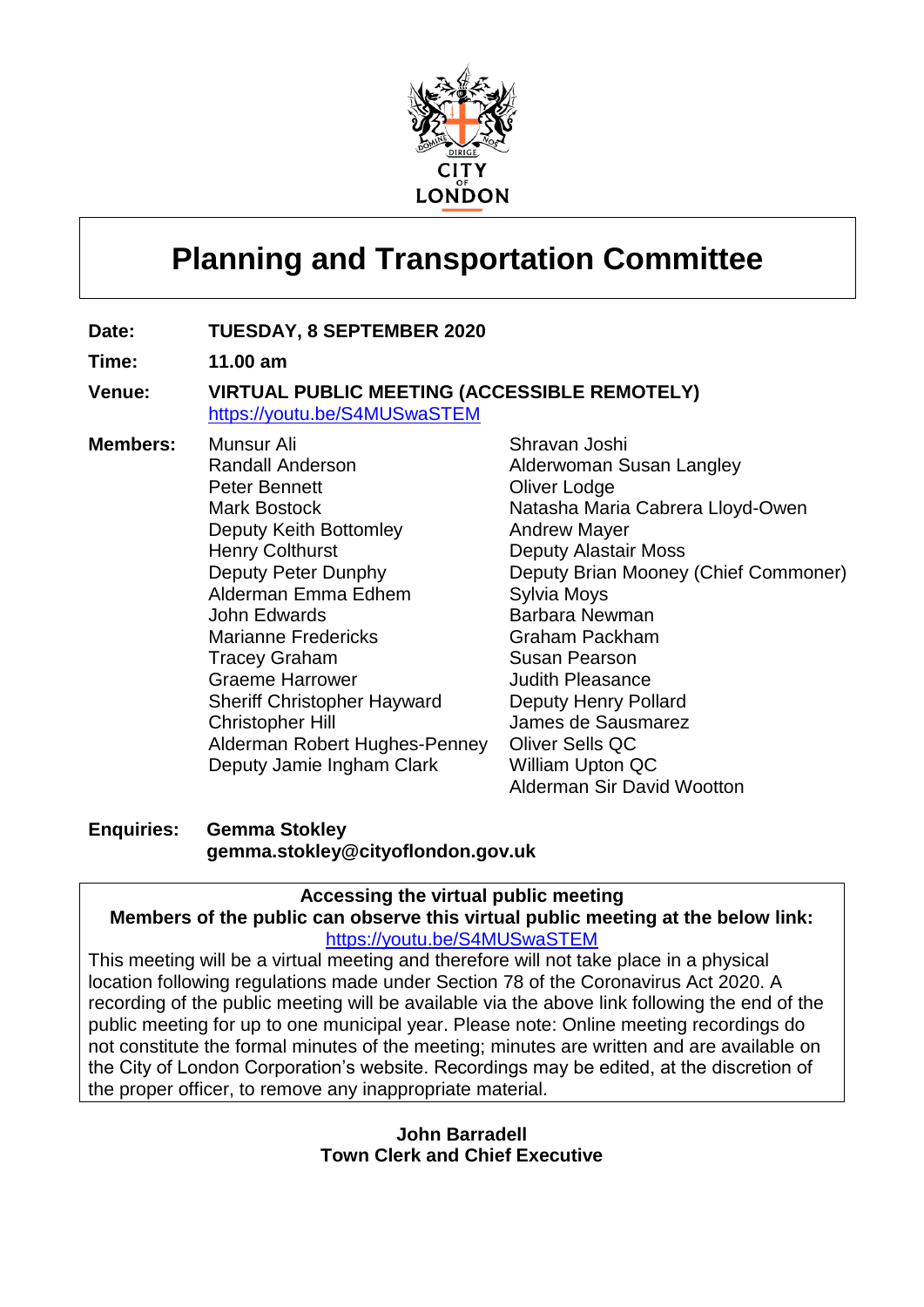# **AGENDA**

# **Part 1 - Public Agenda**

## 1. **APOLOGIES**

## 2. **MEMBERS' DECLARATIONS UNDER THE CODE OF CONDUCT IN RESPECT OF ITEMS ON THE AGENDA**

# 3. **ORDER OF THE COURT OF COMMON COUNCIL** To receive the Order of the Court of Common Council appointing the Committee dated 16 July 2020.

**For Information**

(Pages 1 - 2)

# 4. **ELECTION OF CHAIRMAN** To elect a Chairman in accordance with Standing Order No. 29.

# **For Decision**

**For Decision**

# 5. **ELECTION OF DEPUTY CHAIRMAN** To elect a Deputy Chairman in accordance with Standing Order No. 30.

# 6. **MINUTES**

To agree the public minutes and summary of the meeting held virtually on 14 July 2020.

**For Decision**

(Pages 3 - 40)

#### 7. **PUBLIC MINUTES OF THE STREETS AND WALKWAYS SUB-COMMITTEE** To receive the *draft* public minutes and summary of the Sub-Committee meeting held virtually on 7 July 2020.

**For Information** (Pages 41 - 46)

### 8. **APPOINTMENT OF SUB COMMITTEES** Report of the Town Clerk.

**For Decision** (Pages 47 - 52)

# 9. **OUTSTANDING ACTIONS**

Report of the Town Clerk.

**For Information** (Pages 53 - 56)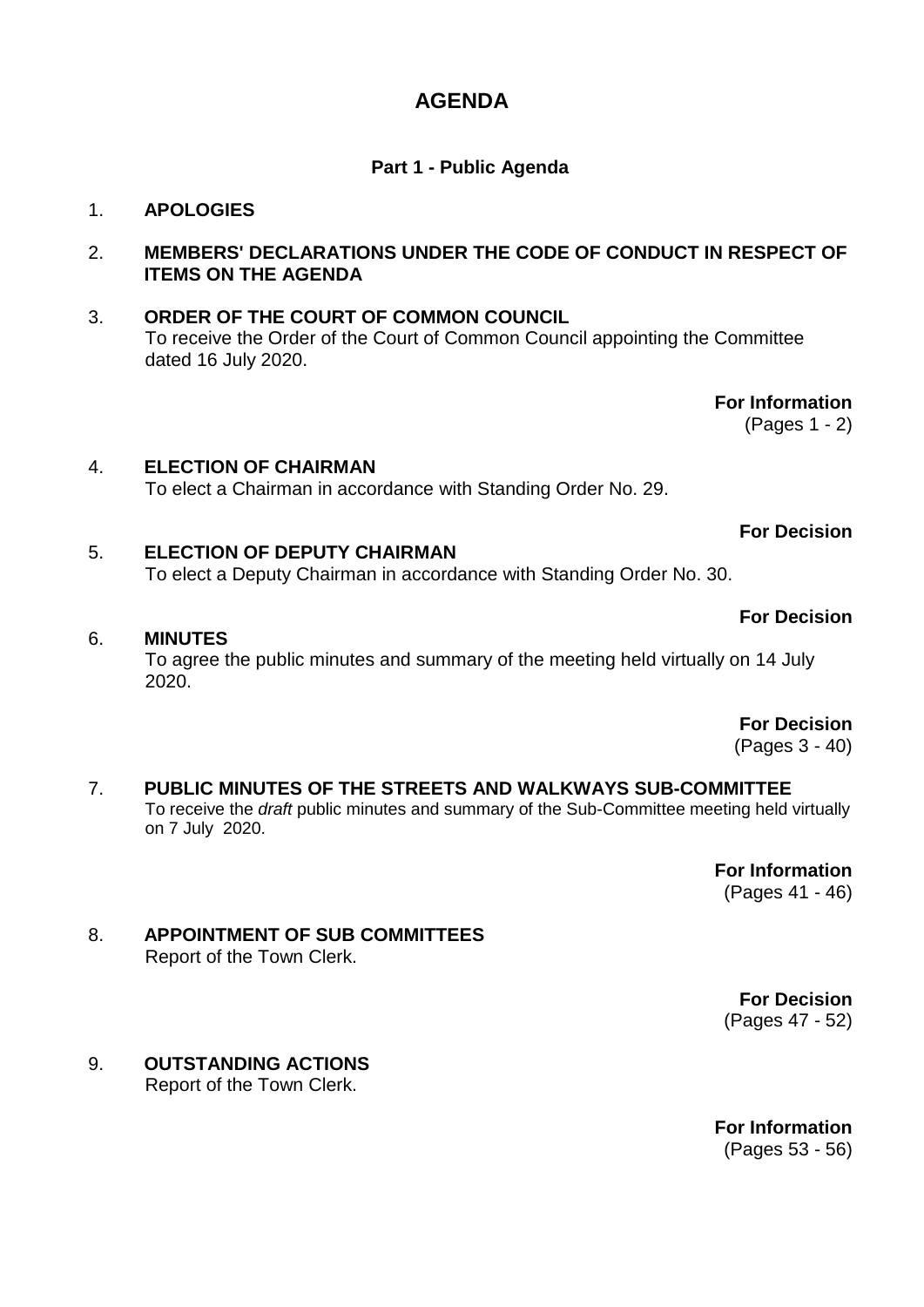### 10. **CLIMATE ACTION STRATEGY** Report of the Town Clerk & Chief Executive.

**For Information** (Pages 57 - 94)

11. **CITY STREETS: TRANSPORTATION RESPONSE TO SUPPORT COVID-19 RECOVERY - GATEWAY 5 REPORT** Report of the Director of the Built Environment.

> **For Decision** (Pages 95 - 120)

### 12. **TRANSPORT STRATEGY: 2019/20 PROGRESS UPDATE AND 2020/21 - 2022/23 DELIVERY PLAN** Report of the Director of the Built Environment.

**For Information**

(Pages 121 - 178)

13. **ROAD DANGER REDUCTION & ACTIVE TRAVEL PLAN 2020/21 - 2022/23** Joint report of the Dircetor of the Built Environment and the Commissioner of Police.

> **For Information** (Pages 179 - 198)

14. **CITY OF LONDON HOUSING DELIVERY TEST ACTION PLAN** Report of the Director of the Built Environment.

> **For Decision** (Pages 199 - 214)

15. **PLANNING REFORM: CHANGES TO THE USE CLASSES ORDER AND PERMITTED DEVELOPMENT RIGHTS ANNOUNCED JULY 2020** Report of the Director of the Built Environment.

> **For Information** (Pages 215 - 226)

16. **FLOOD RISK MANAGEMENT PLAN 2021-27- MEASURES** Report of the Director of the Built Environment.

> **For Information** (Pages 227 - 234)

17. **2020/21 BUSINESS PLAN UPDATE Q1** Report of the Director of the Built Environment.

> **For Information** (Pages 235 - 252)

> > 3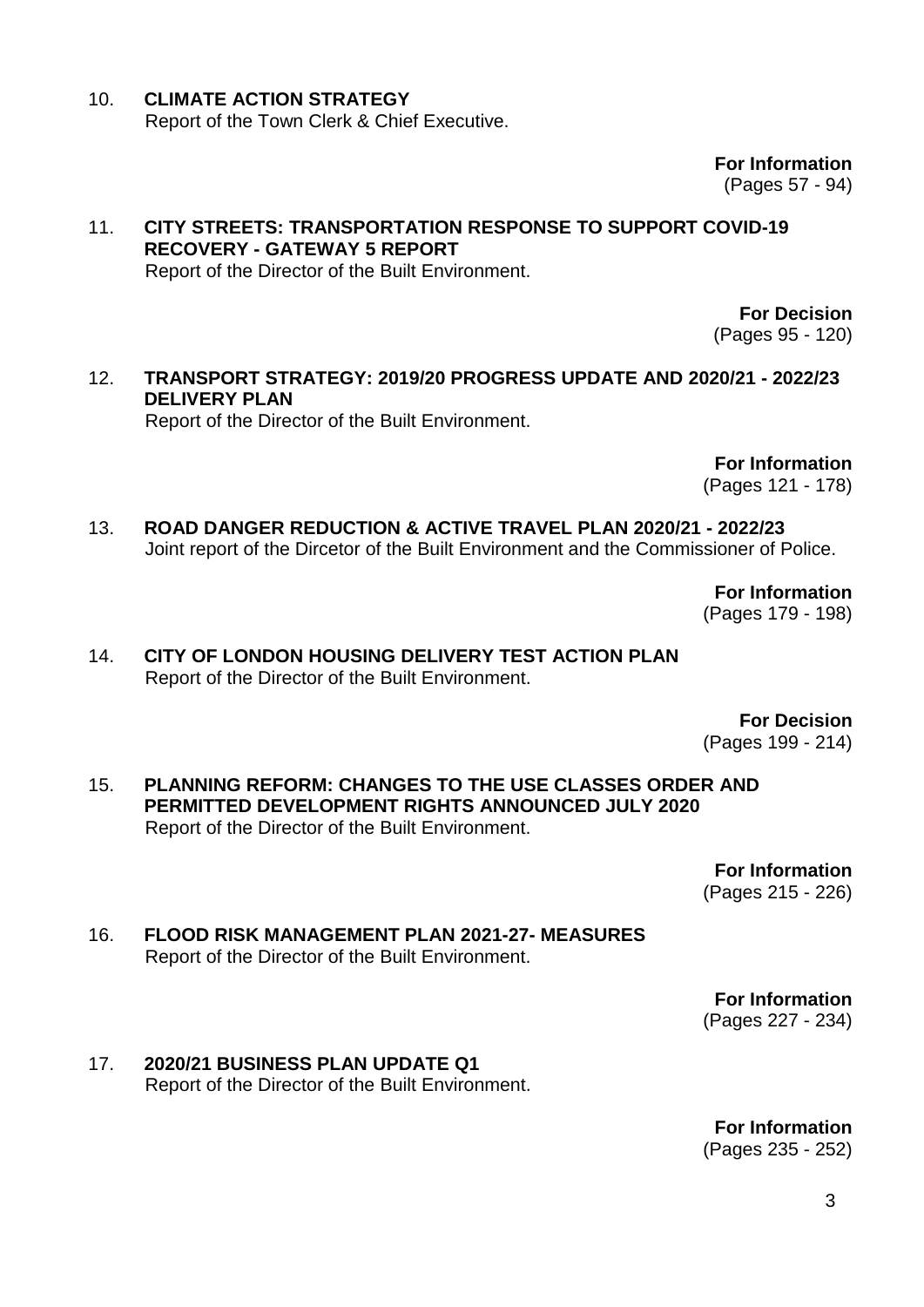# 18. **SENIOR OFFICER RECRUITMENT** Report of the Director of the Built Environment.

**For Information** (Pages 253 - 254)

### 19. **DEPARTMENT OF THE BUILT ENVIRONMENT RISK MANAGEMENT - QUARTERLY REPORT** Report of the Director of the Built Environment.

**For Information** (Pages 255 - 282)

# 20. **PUBLIC LIFT REPORT** Report of the City Surveyor.

**For Information**

(Pages 283 - 284)

# 21. **DELEGATED DECISIONS OF THE CHIEF PLANNING OFFICER AND DEVELOPMENT DIRECTOR**

Report of the Interim Chief Planning Officer and Development Director.

**For Information**

(Pages 285 - 310)

# 22. **VALID PLANNING APPLICATIONS RECEIVED BY DEPARTMENT OF THE BUILT ENVIRONMENT**

Report of the Interim Chief Planning Officer and Development Director.

**For Information** (Pages 311 - 320)

# 23. **REPORT OF ACTION TAKEN**

Report of the Town Clerk.

**For Information** (Pages 321 - 324)

# 24. **QUESTIONS ON MATTERS RELATING TO THE WORK OF THE COMMITTEE**

# 25. **ANY OTHER BUSINESS THAT THE CHAIRMAN CONSIDERS URGENT**

# 26. **EXCLUSION OF THE PUBLIC**

MOTION – That under Section 100(A) of the Local Government Act 1972, the public be excluded from the meeting for the following items on the grounds that they involve the likely disclosure of exempt information as defined in Part I of the Schedule 12A of the Local Government Act.

**For Decision**